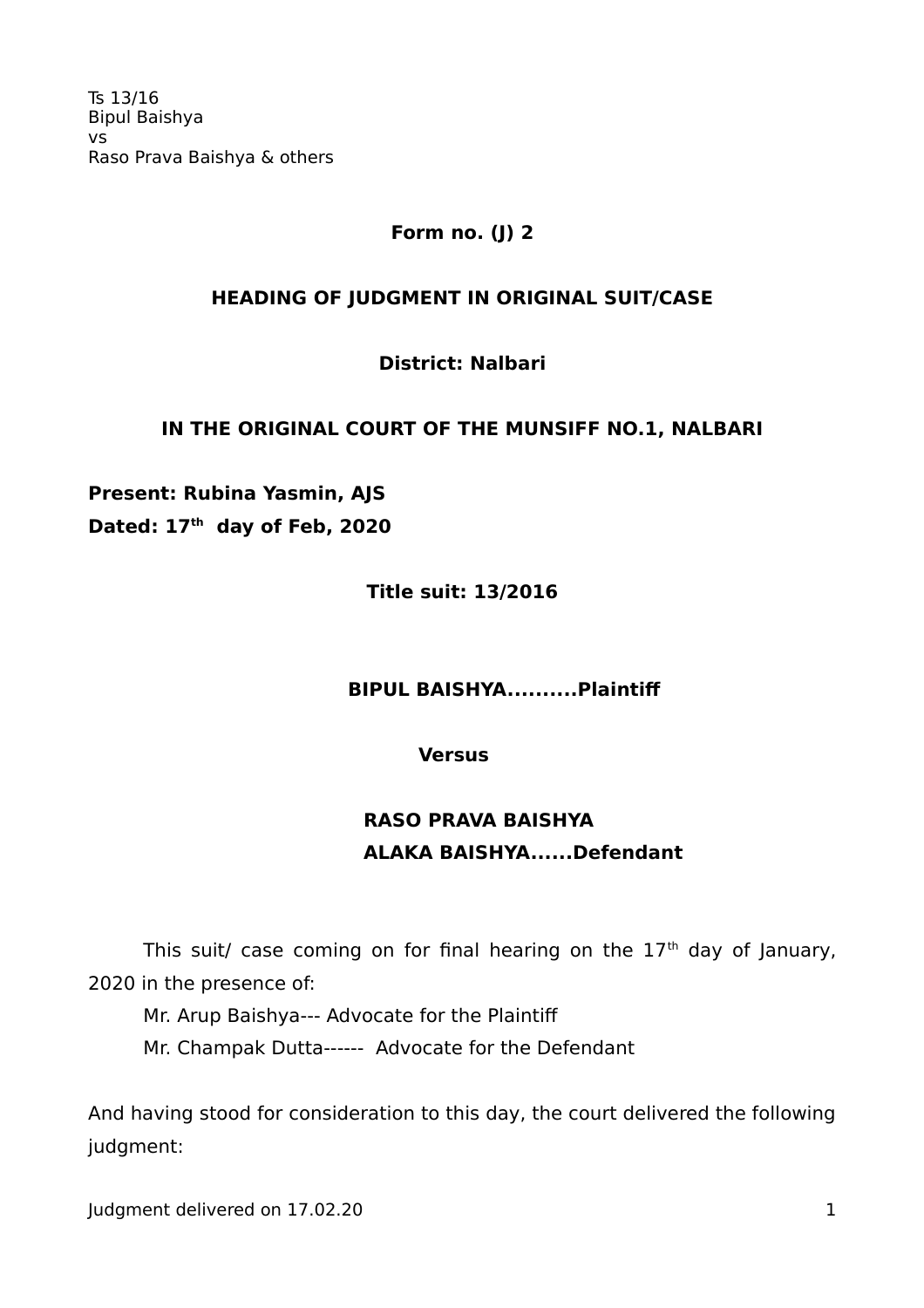# **JUDGMENT**

This is a suit for declaration and confirmation of possession and other consequential relief.

- 1. The case of the plaintif in brief is that the principal defendant no. 1 and 2 are respectively the mother and elder sister of the plaintif. Late Narayan Goswami, Late Prabhat Goswami, Late Girish Goswami, Late Ganesh Goswami, Late Harichandra Goswami and Late Sabitri Devi was the recorded pattdar of Dag no. 1636 and 1637 of NK patta no. 9 of village Jagara. Late Daniram Baishya, the grand-father of the plaintif was possessing the land of said dags under them as riot from the times immemorial and accordingly, Khatian no. 26 in respect of the land of said two dags was issued by the revenue authority in the name of late Daniram Baishya in 1973-74. plaintif's father Rajat Baishya has expired during the survivorship of Daniram Baishya. Hence after the death of Daniram Baishya, the name of the plaintif was recorded as the Khatiandar in the said Khatian no. 26 and the plaintif has been possessing the land of dag no. 1636 and his land is described in the schedule below and hereinafter referred to as the suit land.
- 2. Defendant no. 2 at the instigation of the defendant no. 1 fraudulently tried to dispose of 3K-3L land out of the suit land to some other and accordingly filed petition for permission for sale of the land before the Circle Officer, Pachim Nalbari. Thereafter on being inquired the p laintiff could know about one relinquishment deed no. 864/1997 executed by Harichadra Goswami and Prabhat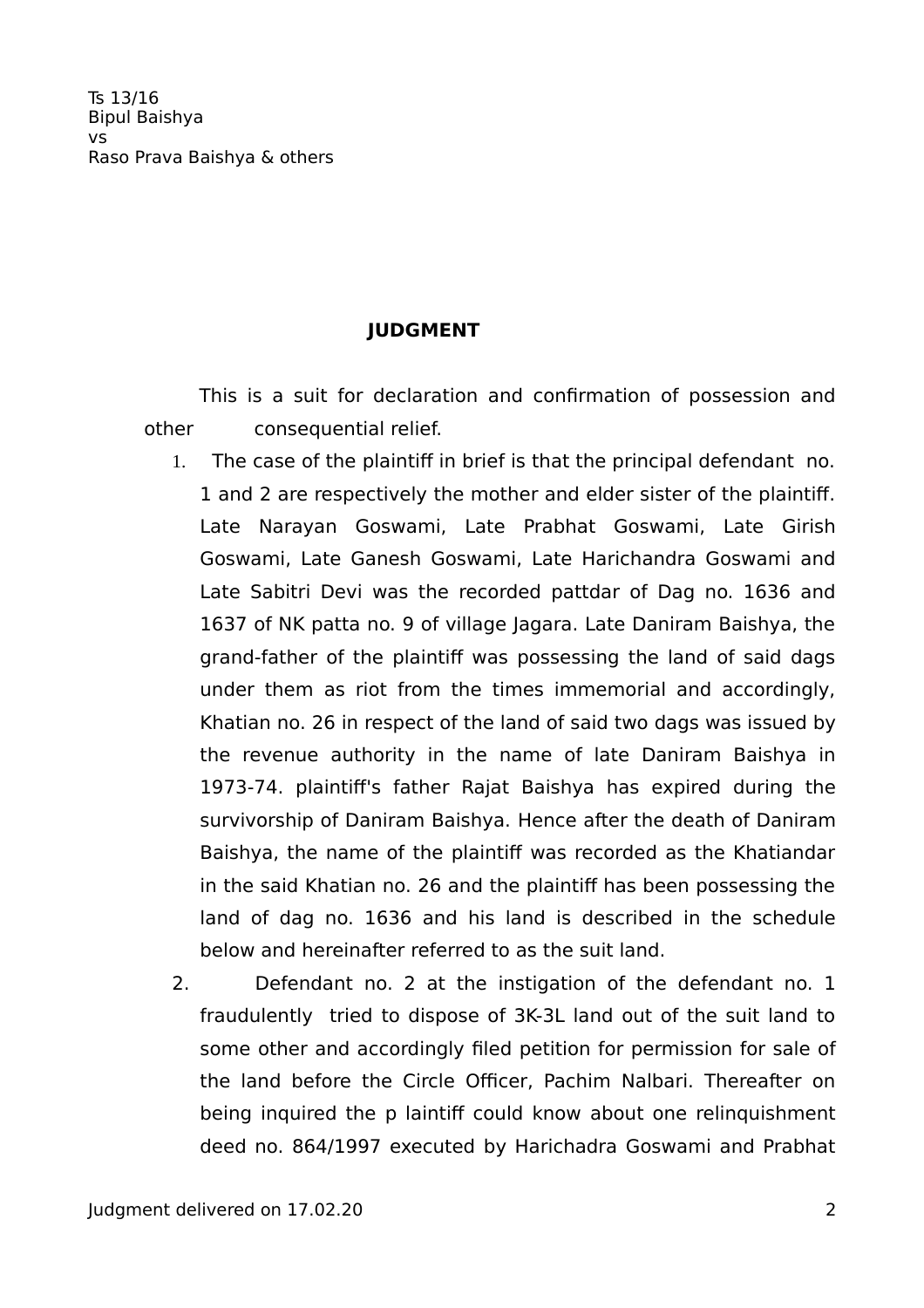Goswami in respect of the suit anld in favour of the defendant no. 1.

- 3. Pursuant to receipt of summons defendant no. 1 and 2 appeared and filed a joint written statement. Case proceeded ex parte against other pro forma defendants.
- 4. The defendant admitted the khatian in the name of Daniram Baishya but contended that at the time of death of Daniram the plaintif was minor. Defendant no. 1 is the mother of plaintif and defendant no. 2 is unmarried daughter of Rajat Baishya. Daniram Baishya died in the year 1976 and on is death, plaintif, defendant no. 1 and 2 and other married aughter of Rajat Baishya has been enjoying and possessing the land. Later Rajat Baishya's married daughter Ela Baishya died and on his death, his son Hirakjyoti Barman and daughter Preetismita Barman got rioti possession by heir. The said plaintiffs got possession of  $1/4<sup>th</sup>$  share i.e. 2K-1L-1P. The plaintiff now by collusive included his name with Daniram Baishya and plaintiff is shown there as minor and defendant No. 1 is shown as his guardian. She further stated that name of defendant no. 1 and 2 and Ela Baishya ought to have been included in the said Khatian land on the death of Daniram Baishya. Defendant no. 1 and 2 have been living in the disputed land since the day of Daniram Baishya. Moreover, the owner of the suit land has executed a relinquishment deed no. 864/97 in her favour and was handed over the possession of the suit land and hence plaintiff cannot obstruct the defendant in enjoying the land.
- 5. Considering rival between the two parties, my learned predecessor framed the following issues in this suit:

(i) Whether there is cause of action for the suit?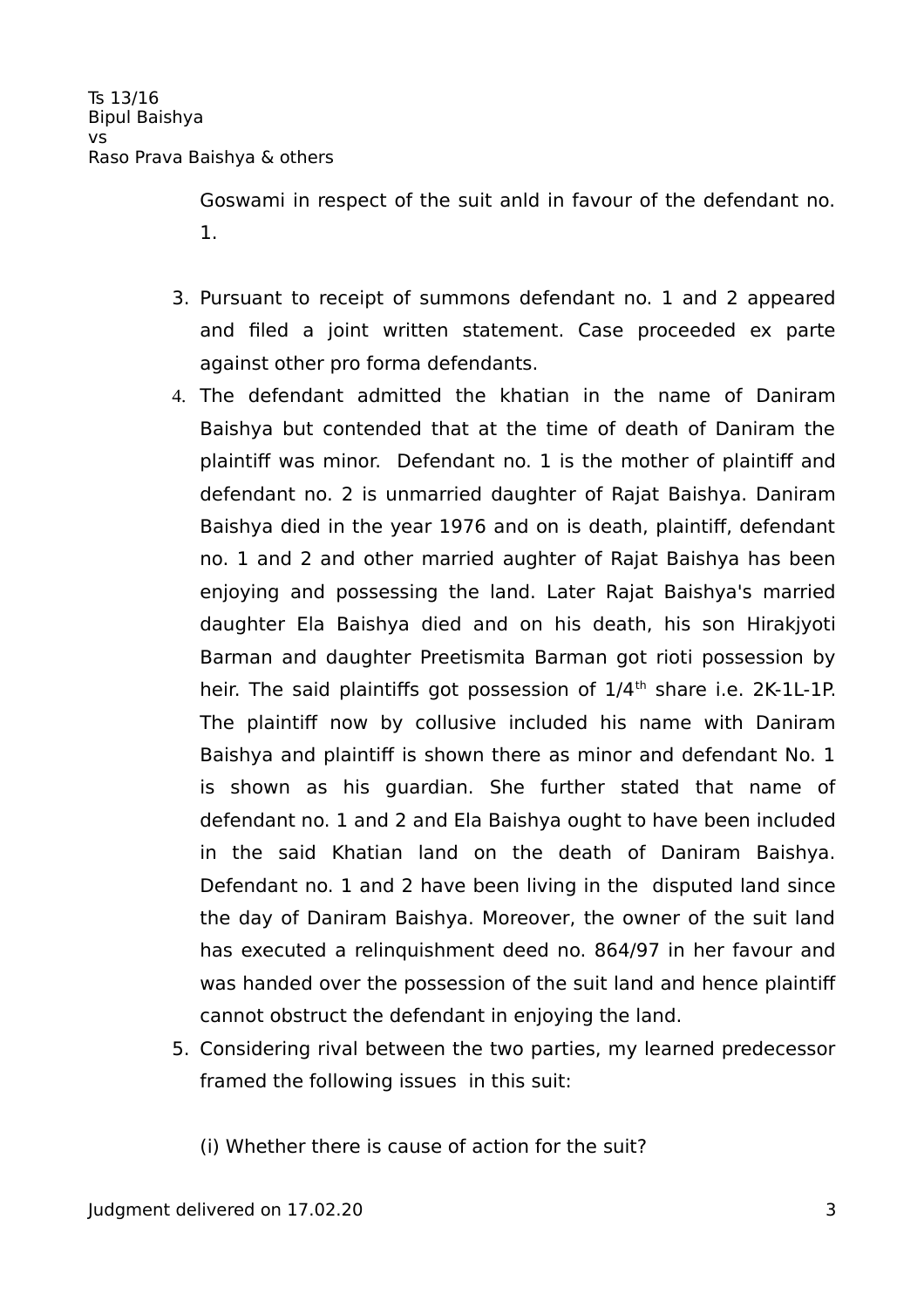Ts 13/16 Bipul Baishya  $V<sub>c</sub>$ Raso Prava Baishya & others

> (ii)Whether the suit is maintainable? (iii)Whether the suit is bad for non joinder of necessary parties? (iv)Whether the plaintif has acquired tennacy right over one fourth portion of the suit dag land?

(v)Whether the plaintif is entitled to the decree as prayed for? (vi)To what other relief(s) the parties are entitled ?

- 6. Plaintif side has submitted evidence on affidavit of 2 witness and exhibited documents to establish his claim. Defendant side also submitted evidence of 4 Dws and has exhibited documents.
- 7. I have heard the arguments for both sides.
- 8. Now let me discuss the case in hand issue wise

# **Point No. (I)**:

Whether there is cause of action for the suit and the counter claim?

9. The plaintif in his plaint stated that his grand father was khatian holder under Lt. Narayn Goswami, Lt. Prabhat Goswami, Lt. Girish Goswami, Lt. Ganesh Goswami, Lt. Harichandra Goswami and Lt. Sabitri Devi who were the recorded pattadar of Dag no. 1636 and 1637 of NK patta no. 9 of village Jagara. He stated that after the death of his grandfather his name was entered as Khatian holder as his father died during the survival of his grand father. Since then he has been in possession but defendant no. 1 has been trying to dispose of the land by selling the same to some other person. On the other hand defendant in their written statement stated that plaintif has fraudulently entered his name in the record as he was a minor at the time when his name was entered in khatian and that the owner of the land Harichandra Goswami and Prabhat Goswami had relinquished the suit land vide registered relinquishment deed no. 864/97 in her favour and in view of the deed plaintif is now khatian under her and hence plaintif alone cannot claim the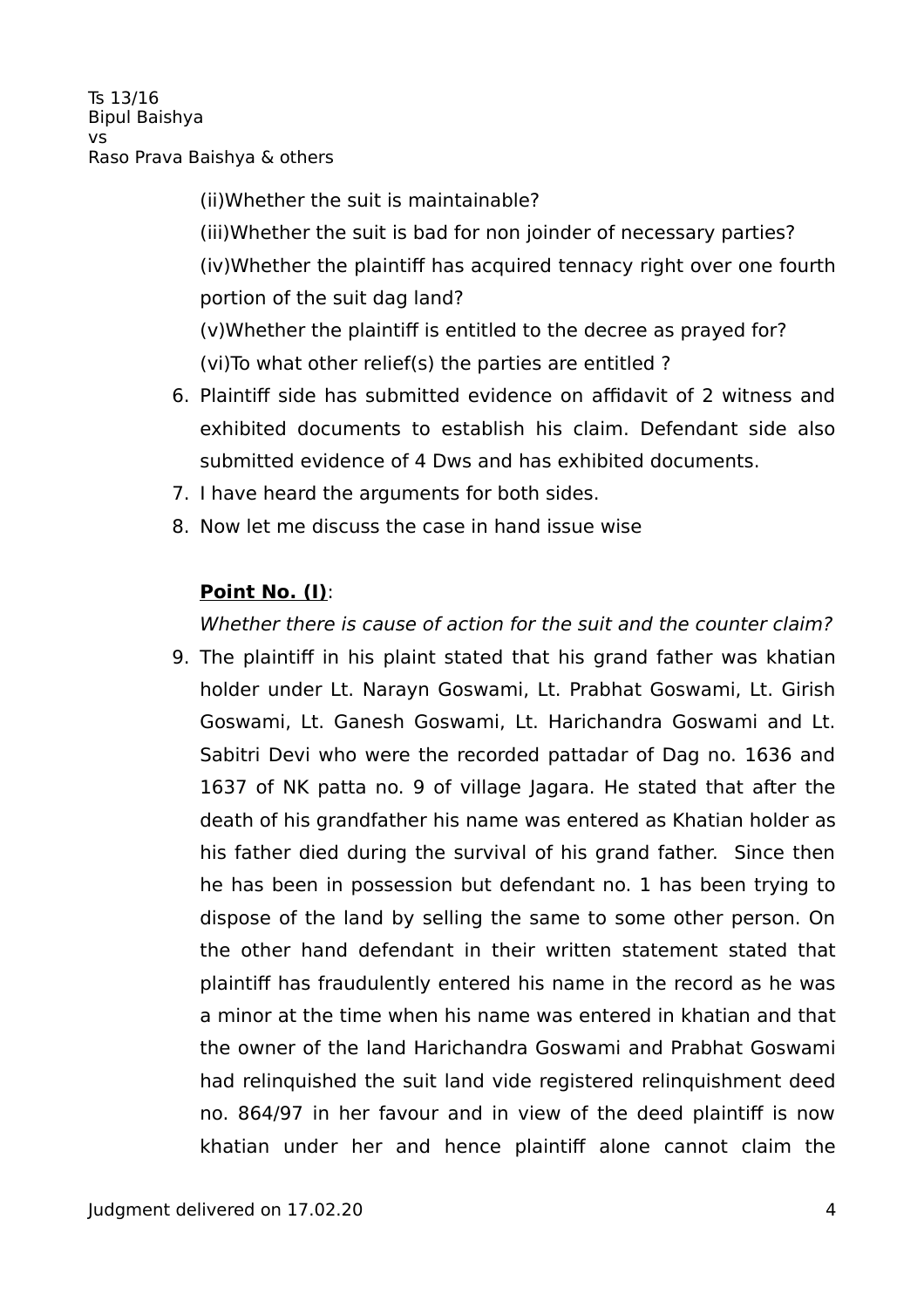possession of the entire suit land. Considering rival contention between the parties, I find there is cause of action for this suit. This issue is decided in favour of the plaintif.

# **Issue No. (II)**

### Whether the suit is maintainable?

10. Though defendant has taken this plea but has not mentioned any ground as to why the suit is not maintainable. I do not find any sufficiency for non maintainablity of the suit.

### **Issue No. (III)**

# Whether the suit is bad for non joinder of necessary parties?

11. Defedant has claimed that plaintif has not impleaded his sister Late Ila Baishya's son and daughter who are necessary parties to the suit. This is a suit for declaration and confirmation of possession where the plaintif claims his possessory right over the suit land in view of his being a khatian holder. Whereas defendant stated that she has right title over the suit land as she has a relinquishement deed with respect to the suit land in her favour and hence plaintif claimed the relinquishment deed to be cancelled. As the relief is for cancellation of deed in my opinion Ila Baishya's legal heir is not a necessary party. Moreover defendant has admitted the khatian of late Daniram Baishya and the plaintif being the grandson of Daniram Baishya also has atleast one fourth share of tenancy right over the suit land if not whole. Therefore without impleading Ila Baishya's legal heir, Court can pass efective order hence I do not find that the suit is bad for non joinder of necessary party.

### **Issue No. (IV)**

Whether the plaintiff has acquired tenancy right over one fourth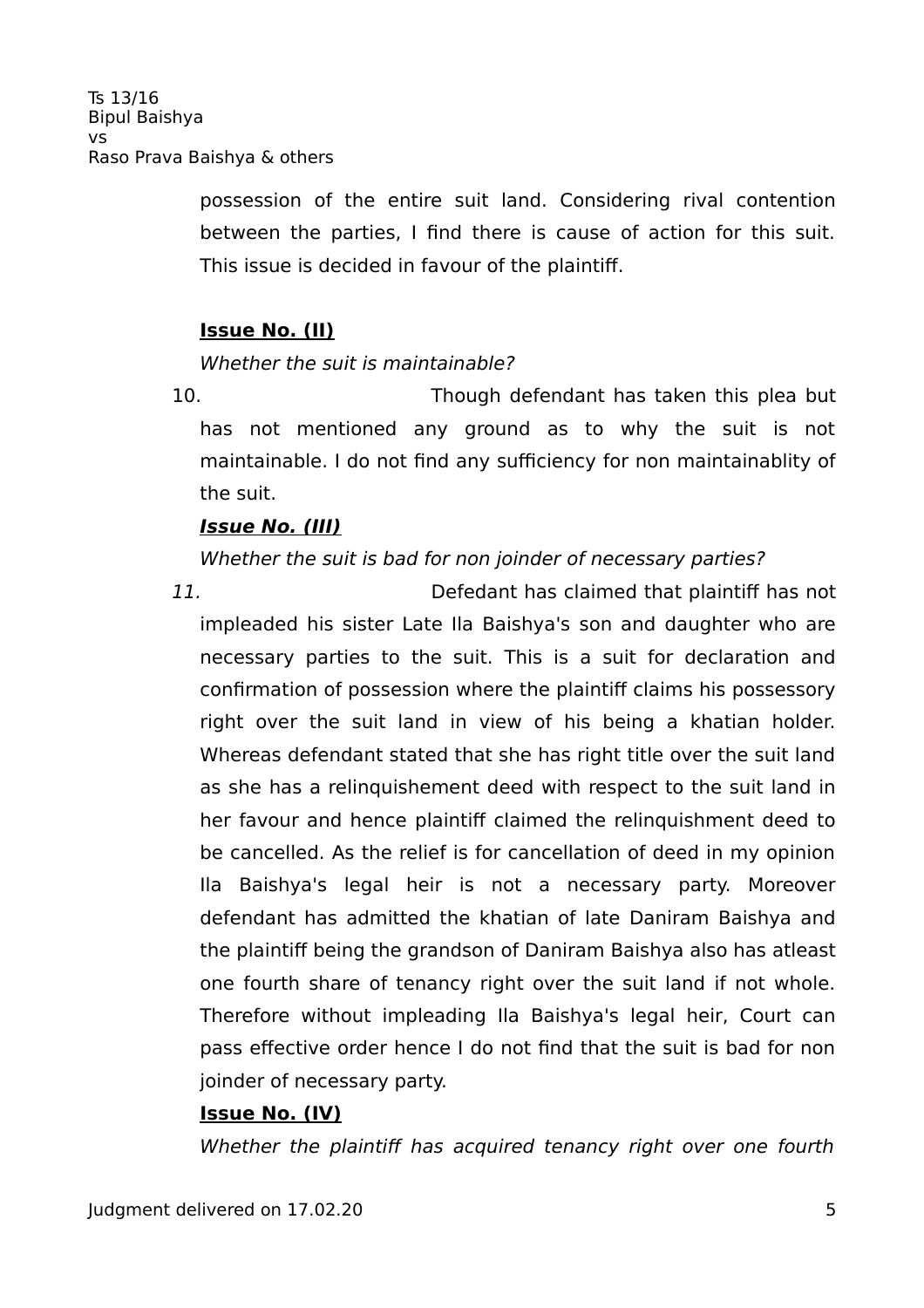### portion of the suit dag land?

8. Plaintif in his evidence on affidavit has reiterated the same that he has mentioned in his plaint. To establish his tenancy right he has submitted the certified copy of khatian as Exhibit 1. The defendant side objected to the admissibility of the same on the ground that Exhibit 1 is certified copy. However Exhibit 1 is a public document within the meaning of sec 74 of Indian Evidence Act and being a public document certified copy of the same is well admisible in evidence. Perusal of exhibit 1 transpires that the name of plaintif is written as khatian holder and he being a minor is represented by his mother that is defendant no. 1. Defendant no. 1 has contended that plaintif has fraudulently entered his name in the khatian stating that plaintif being a minor no right can be vested upon him and that she should have been the khatian holder being the daughter in law of original khatian holder lt. Daniram Baishya. At this point I would like to mention the analysis of Sec 58 (4) of the Assam (Temporarily Settled Areas) Tenancy Act 1971 which provides that when the record of rights are produced in a suit such record of right shall be presumed to have been finally published unless the contrary is proved. Sub section 5 of section 58 of the said Act further provides that every entry in the record of rights finally published shall be conclusive evidence of the matter referred to in such entry and shall be presumed to be correct until it is proved by evidence to be incorrect. The defendant could not adduce sufficient evidence to prove that the entry made in khatian is fraudulent as it is written as plaintif being minor represented by defendant no.1.

12. The same is worth mentioning here that the preparation of record of rights under Chapter X of the Assam (Temporarily Settled Area) Tenancy Act 1971 and preparation,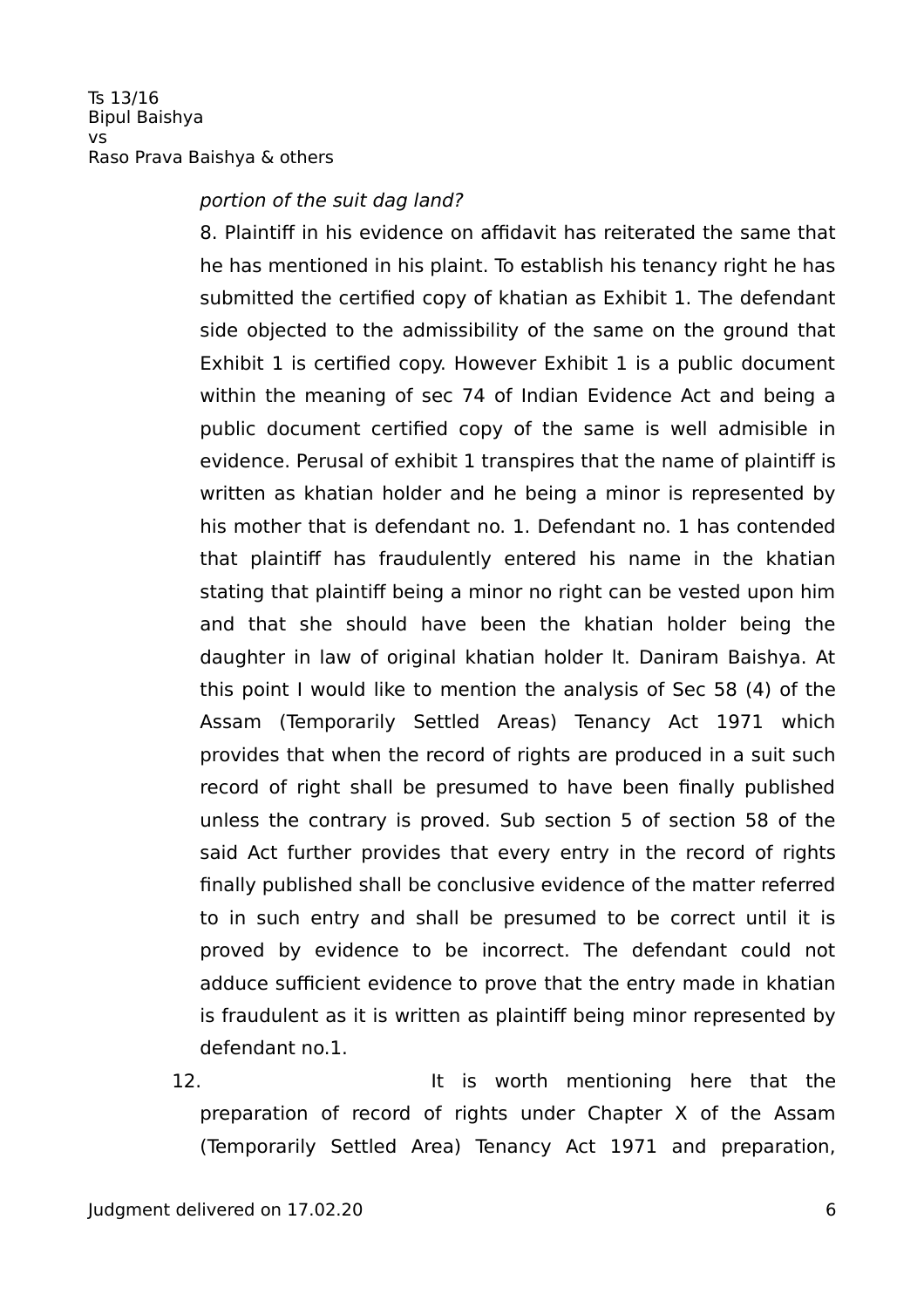signing or alteration of any document contained therein and maintenance of such record are the matters beyond the jurisdiction of the Civil Court as provided under section 66 of the said Act.

13. Though plaintif claimed the tenancy right over the entire suit dag land but the issue was framed with regard to plaintif's entitlement to one fourth share of tenancy right over the same. As Daniram Baishya has legal heir in form of plaintif, defendant no. 1 and 2 and another Ila Baishya who is dead leaving legal heir, hence everyone are equally entitled to the tenancy right over the suit land.

Hence the issue was rightly framed and the same is decided in favour of the plaintif.

### **Issue V**

whether the plaintiff is entitiled to the decree as prayed for? To what other relief parties are entitled?

Both the issues are related to each other and hence taken togehther

14. Defendant though could not prove that the khatian was illegally obtained but has contended that the original owner of the suit land has executed a registered relinquishment deed no. 864/97 in her favour. When plaintif was cross examined he admitted Late Harichandra Goswami and Late Prabhat Goswami were the original owner of the suit land. Defendant has furnished the relinquishment deed no. 864/97 as exhibit GHA. Perusal of the same transpires that the suit dag land was relinquished in favour of the defendant. As it is a registered document, section 60(2) of the Registration Act provides a dosument registered with the proper endorsement of the registering authority has a lot of sanctity. Moreover sec 68 of the Indian Evidence Act says once a document is registered an attesting witness is not necessary unless its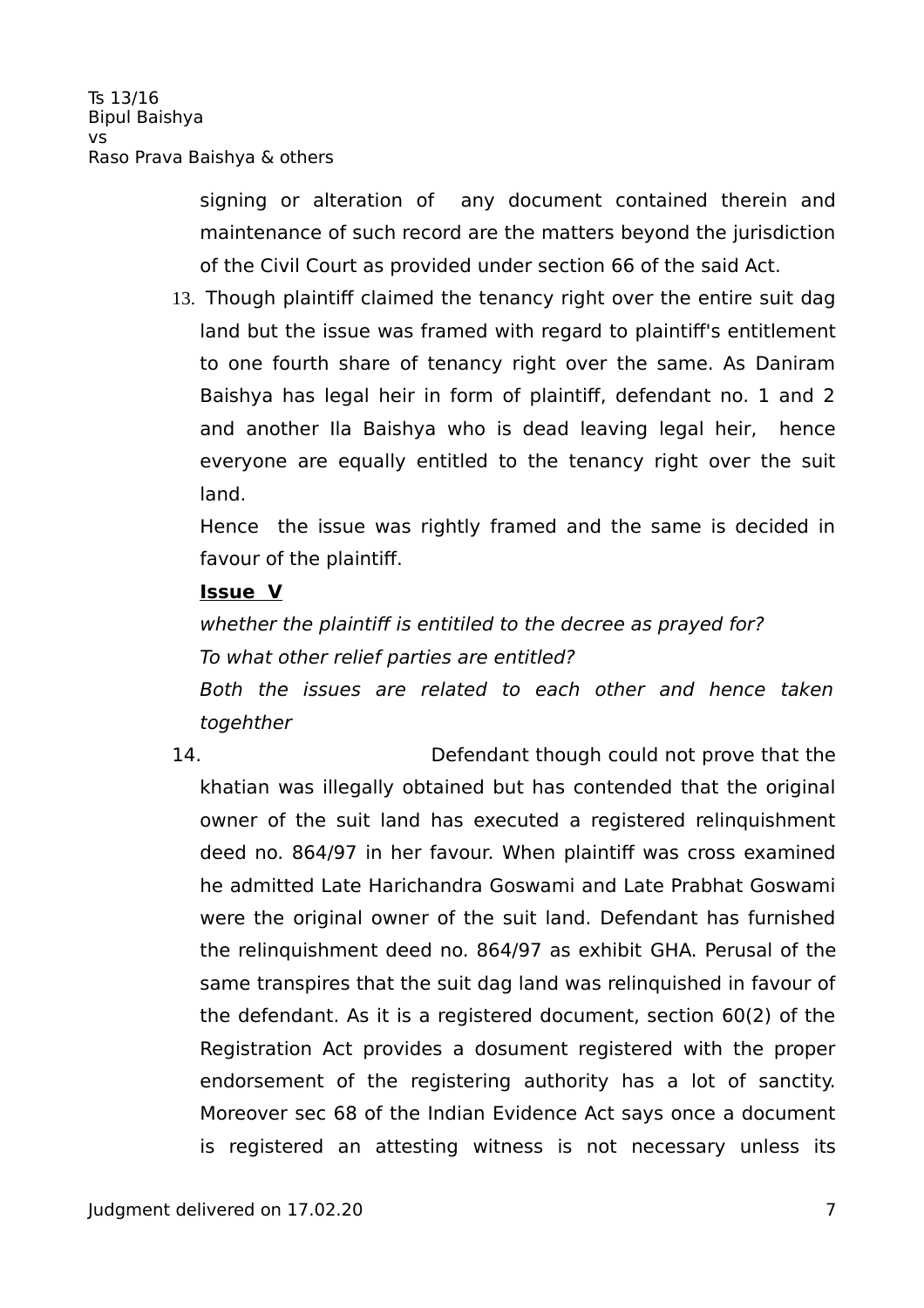execution by the executor is denied. Further Plaintiff could not elicit anything material by cross examining the Dws which could suggest that the relinquishement deed no. 864/97 is fraudulent. Therefore , as the deed is valid hence the Plaintiff is the tenant now under defendant no. 1. Therefore plaintif is entitled to only one fourth share of tenancy right over the suit dag land. But he is not entitled to the relief as prayed for cancellation of the relinquishment deed the same being valid.

Hence the issue is decided partly in favour of the plaintif.

# **Order**

In view of the discussion made above plaintiff suit stands partly decreed on contest. It is hereby declared that plaintiff has tenancy right over one fourth portion of suit land and that he cannot be dispossessed from the said portion of land. However Plaintif is not entitled to other relief as prayed for. No cost.

Prepare a decree accordingly.

The suit is disposed of accordingly.

Given under my hand and seal of this court on this  $17<sup>th</sup>$  day of February, 2020.

Munsiff No. 1 Nalbari